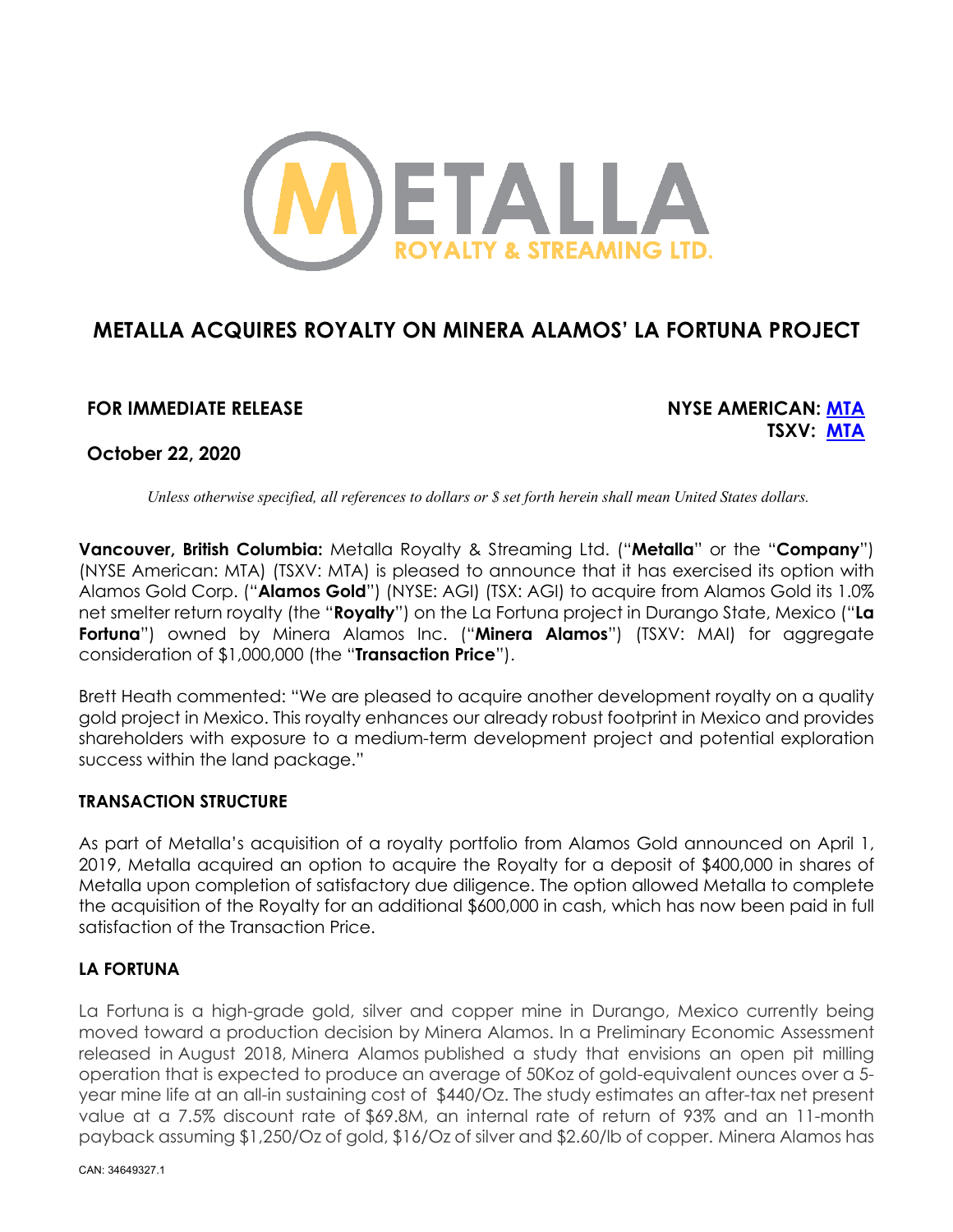reported that it expects to receive permits in the second half of 2020, with construction expected to begin in 2022. Minera Alamos has found other major gold-bearing structures that exhibit a similar style of mineralization within the La Fortuna land package, most notably, the Ramada, PN Zone and Cerro Pelon. Minera Alamos has announced that it has procured major mill components and is currently negotiating a debt package for their 12-month construction phase.(1,2)

#### **ROYALTY MAP**



### LA FORTUNA MINERAL RESOURCES (1)(2)(3)(4)

| <b>Mineral Resources</b>        |               |       |        |               |       |               |       |
|---------------------------------|---------------|-------|--------|---------------|-------|---------------|-------|
|                                 | <b>Tonnes</b> | Gold  |        | <b>Silver</b> |       | <b>Copper</b> |       |
|                                 | (000's)       | (g/t) | (Koz)  | (g/t)         | (Koz) | (%)           | (†)   |
| <b>Measured Resources</b>       | 1,755         | 2.96  | 67.1   | 17.5          | 987.8 | 0.23          | 4,000 |
| <b>Indicated Resources</b>      | 1,714         | 2.59  | 1,142. | 15.5          | 854.4 | 0.21          | 3,600 |
| <b>Measured &amp; Indicated</b> | 3,469         | 2.78  | 309.8  | 16.5          | 1,842 | 0.22          | 7,600 |
| <b>Inferred Resources</b>       | -56           | 172   | 8.6    | 8.5           | 42.7  | 0.09          | 100   |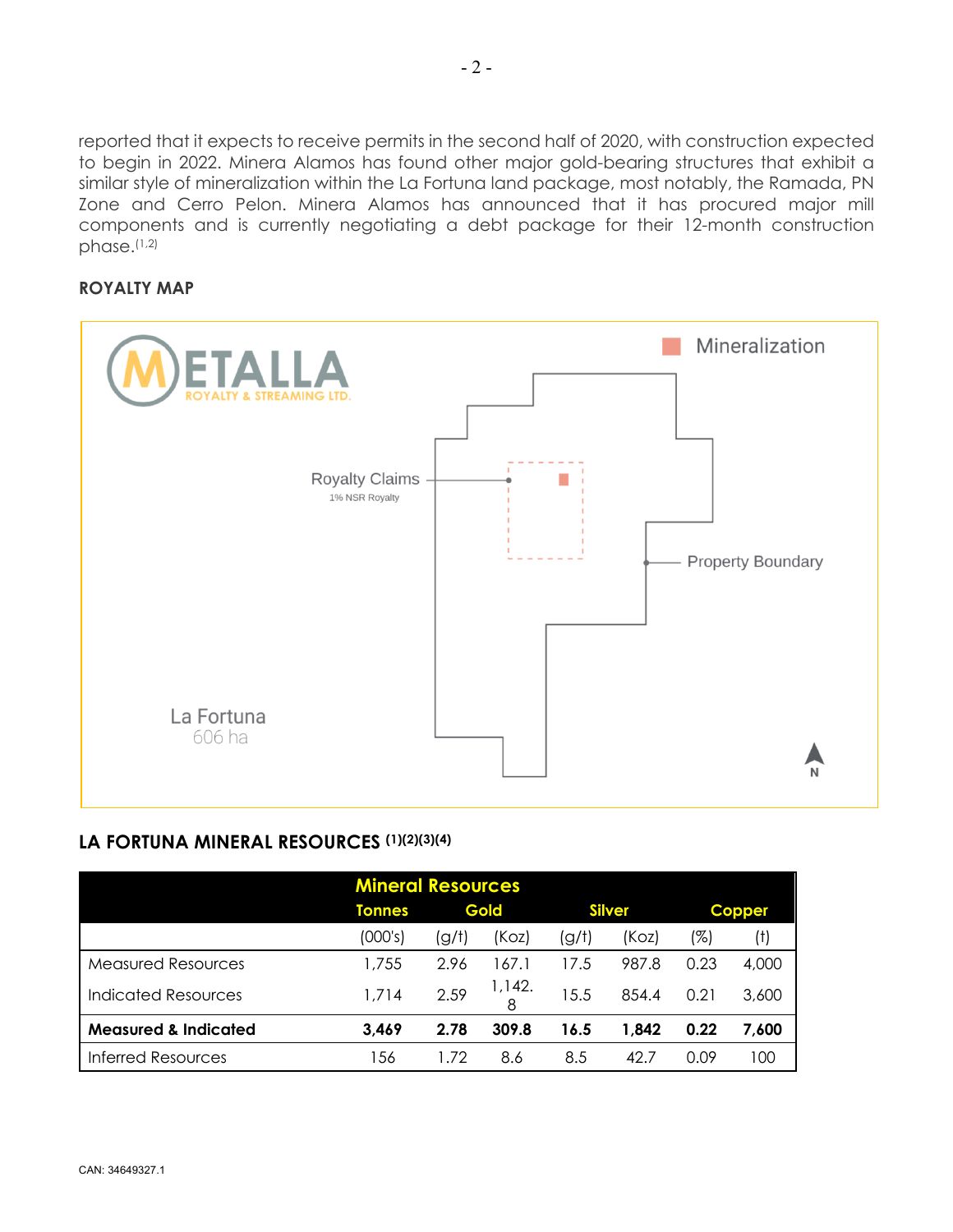#### **QUALIFIED PERSON**

The technical information contained in this news release has been reviewed and approved by Charles Beaudry, geologist M.Sc., member of the Association of Professional Geoscientists of Ontario and the Ordre des Géologues du Québec and a consultant to Metalla. Mr. Beaudry is a Qualified Person as defined in National Instrument 43-101 Standards of disclosure for mineral projects.

### **ABOUT METALLA**

Metalla was created for the purpose of providing shareholders with leveraged precious metal exposure by acquiring royalties and streams. Our goal is to increase share value by accumulating a diversified portfolio of royalties and streams with attractive returns. Our strong foundation of current and future cash-generating asset base, combined with an experienced team, gives Metalla a path to become one of the leading gold and silver companies for the next commodities cycle.

For further information, please visit our website at www.metallaroyalty.com.

## **ON BEHALF OF METALLA ROYALTY & STREAMING LTD.**

signed "Brett Heath"

### **CONTACT INFORMATION**

### **Metalla Royalty & Streaming Ltd.**

Brett Heath, President & CEO Phone: 604-696-0741 Email: info@metallaroyalty.com

Kristina Pillon, Investor Relations Phone: 604-908-1695 Email: kristina@metallaroyalty.com

Website: www.metallaroyalty.com

*Neither the TSX Venture Exchange nor its Regulation Services Provider (as that term is defined in the policies of the TSX Venture Exchange) accept responsibility for the adequacy or accuracy of this release.* 

Notes:

<sup>(1)</sup> For details on the estimation of mineral resources and reserves, including the key assumptions, parameters and methods used to estimate the Mineral Resources and Mineral Reserves, Canadian investors should refer to the NI 43-101 Technical Report – Mineral Resource Update and Preliminary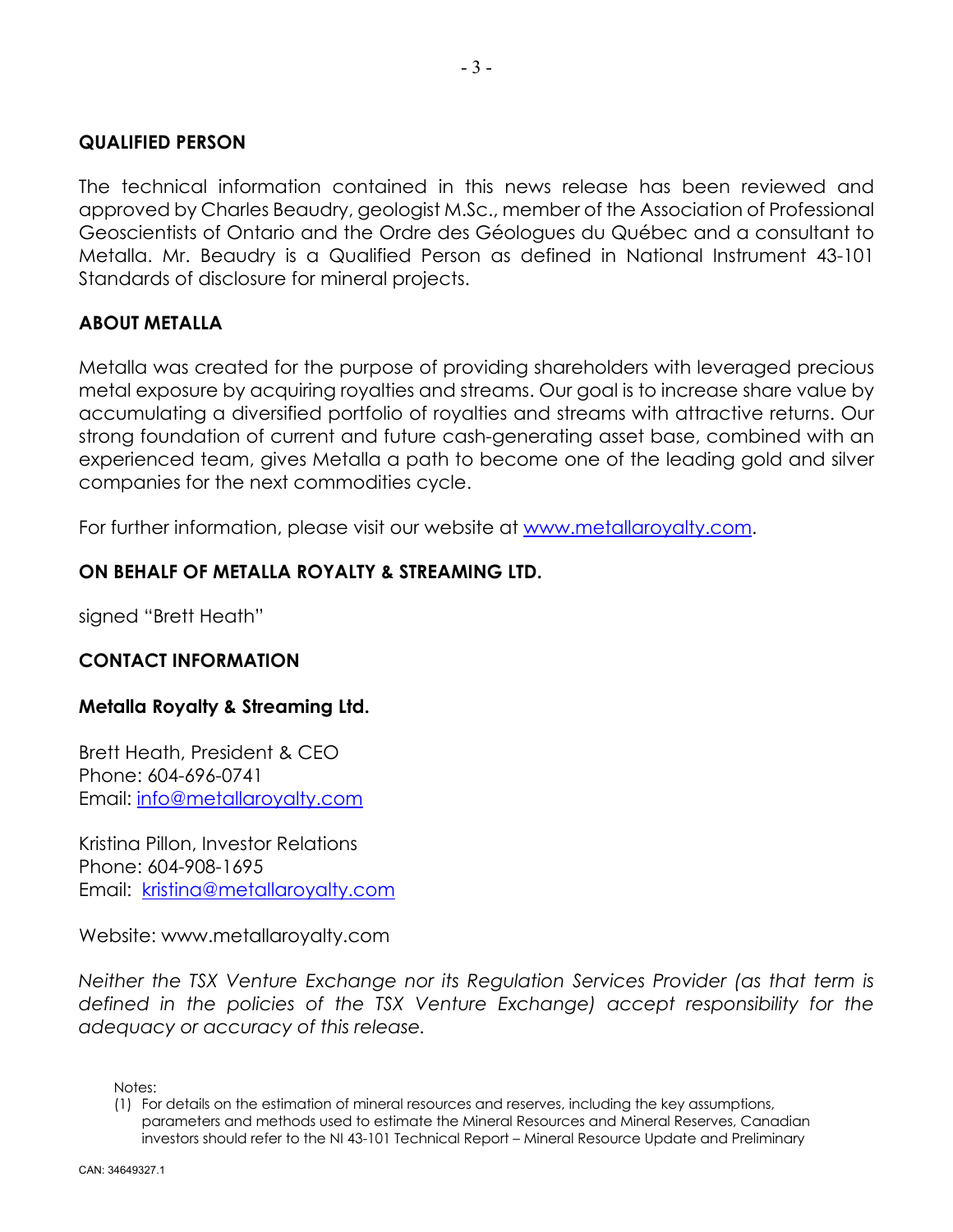Economic Assessment of the La Fortuna Project – December 2018 on file at www.sedar.com and the Mineral Alamos Second Quarter 2020 MD&A.

- (2) See Minera Alamos September 2020 Presentation.
- (3) Numbers may not add due to rounding.
- (4) Mineral resources which are not mineral reserves do not have demonstrated economic viability.

*Information contained on any website or document referred to or hyperlinked in this press release shall not be deemed to be a part of this press release.*

#### *TECHNICAL AND THIRD-PARTY INFORMATION*

*Except where otherwise stated, the disclosure in this press release relating to La Fortuna is based on information publicly disclosed by the owners or operators of this property and information/data available in the public domain as at the date hereof and none of this information has been independently verified by Metalla. Specifically, as a royalty holder, Metalla has limited, if any, access to the property subject to the Royalty. Although Metalla does not have any knowledge that such information may not be accurate, there can be no assurance that such third party information is complete or accurate. Some information publicly reported by the operator may relate to a larger property than the area covered by Metalla's Royalty interest. Metalla's royalty interests often cover less than 100% and sometimes only a portion of the publicly reported mineral reserves, mineral resources and production of a property.*

*The disclosure was prepared in accordance with Canadian National Instrument 43-101 ("NI 43-101"), which differs significantly from the current requirements of the U.S. Securities and Exchange Commission (the "SEC") set out in Industry Guide 7. Accordingly, such disclosure may not be comparable to similar information made public by companies that report in accordance with Industry Guide 7. In particular, this news release may refer to "mineral resources", "measured mineral resources", "indicated mineral resources" or "inferred mineral resources". While these categories of mineralization are recognized and required by Canadian securities laws, they are not recognized by Industry Guide 7 and are not normally permitted to be disclosed in SEC filings by U.S. companies that are subject to Industry Guide 7. U.S. investors are cautioned not to assume that any part of a "mineral resource", "measured mineral resource", "indicated mineral resource", or "inferred mineral resource" will ever be converted into a "reserve." In addition, "reserves" reported by the Company under Canadian standards may not qualify as reserves under Industry Guide 7. Under Industry Guide 7, mineralization may not be classified as a "reserve" unless the mineralization can be economically and legally extracted or produced at the time the "reserve" determination is made. Accordingly, information contained or referenced in this news release containing*  descriptions of mineral deposits may not be comparable to similar information made public by U.S. companies subject to the reporting *and disclosure requirements of Industry Guide 7.*

*"Inferred mineral resources" have a great amount of uncertainty as to their existence and great uncertainty as to their economic and*  legal feasibility. It cannot be assumed that all or any part of an inferred mineral resource will ever be upgraded to a higher category. *Further, while NI 43-101 permits companies to disclose economic projections contained in preliminary economic assessments and prefeasibility studies, which are not based on "reserves", U.S. companies have not generally been permitted under Industry Guide 7 to disclose economic projections for a mineral property in their SEC filings prior to the establishment of "reserves". Disclosure of "contained ounces" in a resource is permitted disclosure under Canadian reporting standards; however, Industry Guide 7 normally only permits issuers to report mineralization that does not constitute "reserves" by Industry Guide 7 standards as in-place tonnage and grade without reference to unit measures. Historical results or feasibility models presented herein are not guarantees or expectations of future performance.*

#### *CAUTIONARY NOTE REGARDING FORWARD-LOOKING STATEMENTS*

*Often, but not always, forward-looking statements can be identified by the use of words such as "plans", "expects", "is expected", "budgets", "scheduled", "estimates", "forecasts", "predicts", "projects", "intends", "targets", "aims", "anticipates" or "believes" or variations (including negative variations) of such words and phrases or may be identified by statements to the effect that certain actions "may", "could", "should", "would", "might" or "will" be taken, occur or be achieved. Forward-looking statements and information include, but are not limited to, the achievement of development, construction of mine facilities and commercial production at La Fortuna, future high-grade discoveries, , production costs and recoveries, cash flow, the profitability margins achieved at La Fortuna, other anticipated or possible future developments at La Fortuna and the properties on which the Company currently holds royalty and stream interests or relating to the companies owning or operating such properties; future cash generation, Metalla potentially becoming a leading gold and silver royalty and streaming company, and current and potential future estimates of mineral reserves and resources. Forward-looking statements and information are based on forecasts of future*  results, estimates of amounts not yet determinable and assumptions that, while believed by management to be reasonable, are *inherently subject to significant business, economic and competitive uncertainties, and contingencies. Forward-looking statements and information are subject to various known and unknown risks and uncertainties, many of which are beyond the ability of Metalla to control or predict, that may cause Metalla's actual results, performance or achievements to be materially different from those expressed or implied thereby, and are developed based on assumptions about such risks, uncertainties and other factors set out herein, including but not limited to: the risk that the parties may be unable to satisfy the closing conditions for the contemplated transactions or that the transactions may not be completed; risks associated with the impact of general business and economic* conditions; the absence of control over mining operations from which Metalla will purchase precious metals or from which it will *receive stream or royalty payments and risks related to those mining operations, including risks related to international operations,*